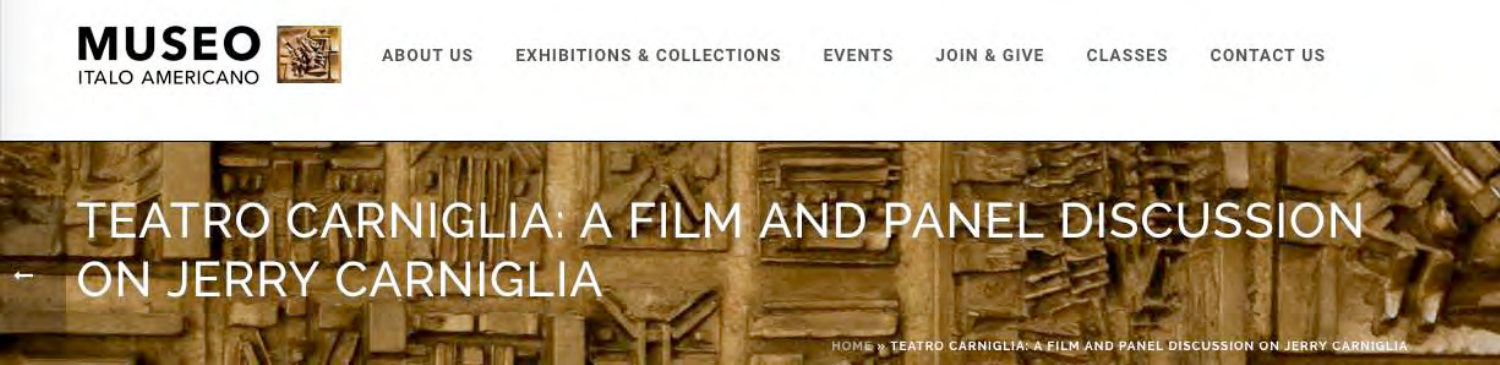

### **Date/Time**

Thursday 07/13/2017

*7:00 pm - 9:00 pm*

## **Location**

Museo Italo Americano

# **Categories**

Film & Book Presentations  $\bullet$